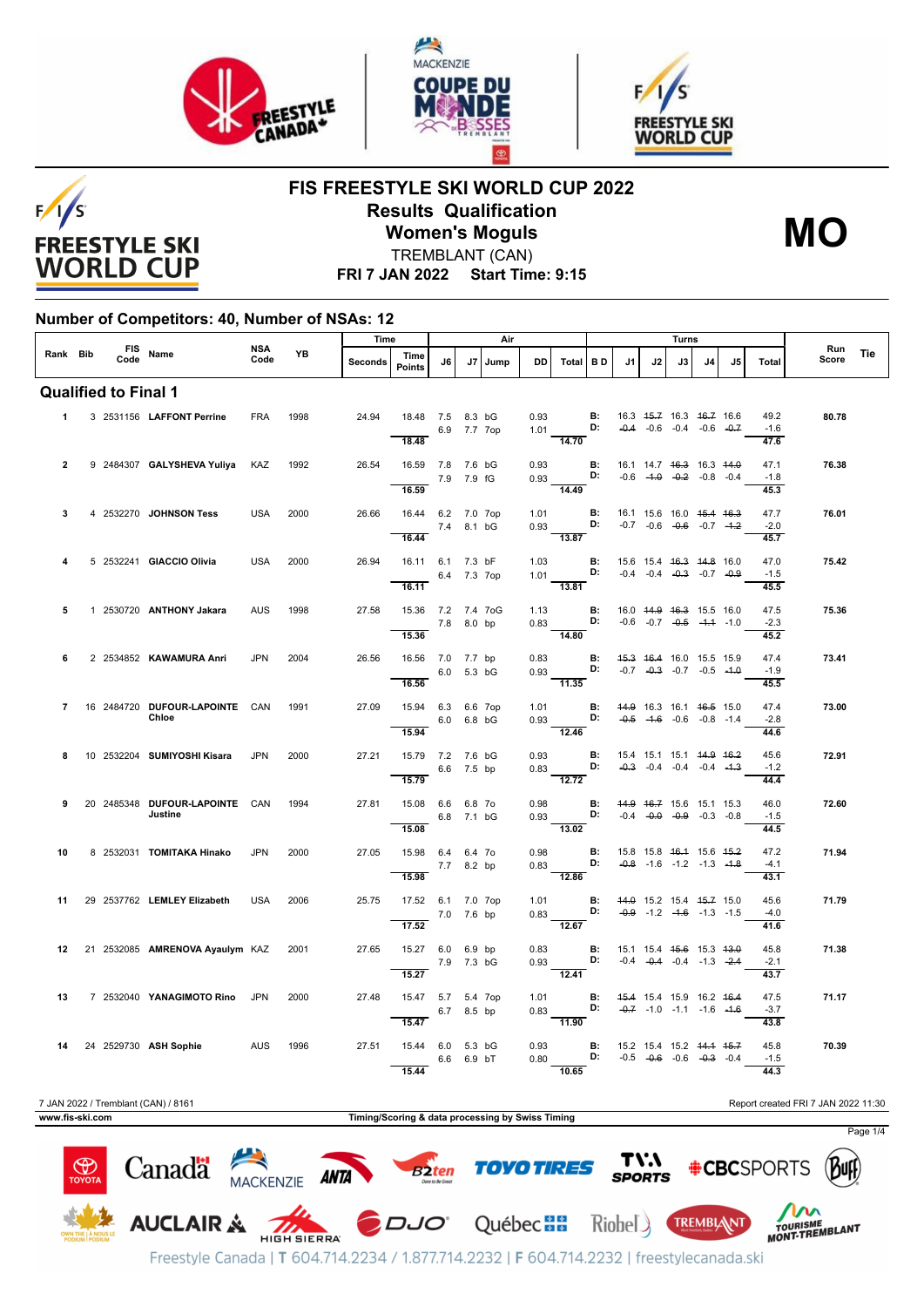

 $F/1/S$ 

**FREESTYLE SKI WORLD CUP** 





# **FIS FREESTYLE SKI WORLD CUP 2022 Results Qualification Women's Moguls**



TREMBLANT (CAN)

**FRI 7 JAN 2022 Start Time: 9:15**

|          |  |                      |                                      |                    |      | Time    |                            | Air        |            |         |              |                                                                                                                                                                                                                                      |                 |                                    | Turns                                                          |      |    |    |                        |              |     |
|----------|--|----------------------|--------------------------------------|--------------------|------|---------|----------------------------|------------|------------|---------|--------------|--------------------------------------------------------------------------------------------------------------------------------------------------------------------------------------------------------------------------------------|-----------------|------------------------------------|----------------------------------------------------------------|------|----|----|------------------------|--------------|-----|
| Rank Bib |  | Code                 | FIS Name                             | <b>NSA</b><br>Code | YB   | Seconds | Time<br><b>Points</b>      | J6         | J7         | Jump    | DD.          | Total BD                                                                                                                                                                                                                             |                 | J1                                 | J2                                                             | J3 I | J4 | J5 | <b>Total</b>           | Run<br>Score | Tie |
|          |  |                      | 15 15 2535385 GORODKO<br>Anastassiya | <b>KAZ</b>         | 2005 | 27.42   | 15.55                      | 6.1        | 6.7 7.3 bG | 6.9 7op | 1.01<br>0.93 |                                                                                                                                                                                                                                      | <b>B:</b><br>D: |                                    | 44.5 14.9 45.6 14.8 14.8<br>$-0.8$ $-0.6$ $-0.4$ $-1.4$ $-2.3$ |      |    |    | 44.5<br>$-2.8$         | 70.31        |     |
|          |  |                      | 16 32 2529074 CARROLL Avital         | <b>USA</b>         | 1996 | 25.73   | 15.55<br>17.55 6.1 5.8 7op |            | 6.7 7.5 bG |         | 1.01<br>0.93 | 13.06<br>D:                                                                                                                                                                                                                          | <b>B:</b>       | 44.0 46.0 14.4 15.3 15.5           | $-4.3$ $-1.5$ $-2.2$ $-1.6$ $-2.3$                             |      |    |    | 41.7<br>45.2<br>$-5.3$ | 70.05        |     |
|          |  |                      |                                      |                    |      |         | 17.55                      |            |            |         |              | 12.60                                                                                                                                                                                                                                |                 |                                    |                                                                |      |    |    | 39.9                   |              |     |
|          |  | <b>Not Qualified</b> |                                      |                    |      |         |                            |            |            |         |              |                                                                                                                                                                                                                                      |                 |                                    |                                                                |      |    |    |                        |              |     |
| 17       |  |                      | 6 2484416 <b>COX Britteny</b>        | AUS                | 1994 | 27.53   | 15.42 5.8 6.4 bG           |            | 6.8 7.5 bp |         |              | 0.93 <b>B</b> : 14.7 13.4 16.0 14.4 15.7<br>0.83 <b>D:</b> -0.5 -0.6 -0.3 0.0 0.0                                                                                                                                                    |                 |                                    |                                                                |      |    |    | 44.8<br>$-1.9$         | 69.92        |     |
|          |  |                      |                                      |                    |      |         | 15.42                      |            |            |         |              | 11.60                                                                                                                                                                                                                                |                 |                                    |                                                                |      |    |    | 42.9                   |              |     |
| 18       |  |                      | 13 2531523 BROWN Berkley             | CAN                | 2000 | 28.34   | 14.46 6.7 6.3 7op          |            |            |         | 1.01         | estados de la provincia de la provincia de la provincia de la provincia de la provincia de la provincia de la<br>Entre de la provincia de la provincia de la provincia de la provincia de la provincia de la provincia de la pr<br>E | <b>B:</b>       |                                    | 15.0 44.4 14.6 14.7 45.5<br>$-0.5$ $-0.2$ $-0.8$ $-0.8$ $-0.9$ |      |    |    | 44.3<br>$-2.1$         | 69.55        |     |
|          |  |                      |                                      |                    |      |         | 14.46                      |            | 7.7 7.4 fT |         | 0.84         | $\frac{1}{12.89}$                                                                                                                                                                                                                    |                 |                                    |                                                                |      |    |    | 42.2                   |              |     |
| 19       |  |                      | 17  2533204  SCHWINGHAMMER<br>Maia   | CAN                | 2001 | 27.93   | 14.94  4.4  5.5  7op       |            |            |         | 1.01         |                                                                                                                                                                                                                                      |                 | <b>B:</b> 15.5 46.4 44.5 14.7 15.3 |                                                                |      |    |    | 45.5                   | 68.74        |     |
|          |  |                      |                                      |                    |      |         | 14.94                      | 8.3 7.2 fT |            |         |              | 0.84 D: $-0.8$ -1.4 -1.0 -1.1 -1.1<br>$\frac{1}{11.50}$                                                                                                                                                                              |                 |                                    |                                                                |      |    |    | $-3.2$<br>42.3         |              |     |
| 20       |  |                      | 22 2530565 GILBERT Valerie           | CAN                | 1998 | 26.64   | 16.47 5.5 6.5 7op          |            |            |         | 1.01         |                                                                                                                                                                                                                                      | B:              |                                    | 15.2 45.5 14.9 15.4 44.8                                       |      |    |    | 45.5                   | 68.59        |     |
|          |  |                      |                                      |                    |      |         | 16.47                      |            | 6.8 7.1 bp |         |              | $0.83$ D:<br>11.82                                                                                                                                                                                                                   |                 |                                    | $-4.4$ $-2.2$ $-2.4$ $-1.5$ $-1.5$                             |      |    |    | $-5.2$<br>40.3         |              |     |
| 21       |  |                      | 35 2532819 WEESE Hanna               | GER                | 2001 | 27.66   | 15.26 7.0 7.5 bG           |            |            |         |              | 0.93 <b>B:</b> $43.0$ $46.2$ 13.1 15.1 14.0<br>0.83 <b>D:</b> $4.5$ -0.9 -0.8 -0.5 -1.5                                                                                                                                              |                 |                                    |                                                                |      |    |    | 42.2                   | 66.39        |     |
|          |  |                      |                                      |                    |      |         | 6.6 6.4 bp<br>15.26        |            |            |         |              | 12.13                                                                                                                                                                                                                                |                 |                                    |                                                                |      |    |    | $-3.2$<br>39.0         |              |     |
| 22       |  |                      | 19 2530540 GERKEN SCHOFIELD GBR      |                    | 1999 | 27.78   | 15.12 6.0 6.7 bG           |            |            |         | 0.93         |                                                                                                                                                                                                                                      | <b>B:</b>       |                                    | 13.9 45.9 12.6 44.9 15.2                                       |      |    |    | 41.7                   | 64.30        |     |
|          |  |                      | Makayla                              |                    |      |         | 15.12                      | 6.4 7.3 bp |            |         | 0.83         | D:<br>$-11.58$                                                                                                                                                                                                                       |                 |                                    | $-0.7$ $-0.9$ $-2.5$ $-1.0$ $-2.2$                             |      |    |    | $-4.1$<br>37.6         |              |     |
| 23       |  |                      | 23 2532509 WEESE Sophie              | <b>GER</b>         | 1999 | 27.06   | 15.97 6.1 6.8 bp           |            |            |         | 0.83         |                                                                                                                                                                                                                                      | B:              |                                    | 12.8 45.5 12.9 13.7 44.8                                       |      |    |    | 39.4                   | 63.80        |     |
|          |  |                      |                                      |                    |      |         | 15.97                      | 6.0 7.3 bG |            |         |              | $0.93$ D: $-1.0$ $-0.8$ $-1.0$ $-1.1$ $-1.3$<br>$-11.53$                                                                                                                                                                             |                 |                                    |                                                                |      |    |    | $-3.1$<br>36.3         |              |     |
| 24       |  |                      | 14 2533488 NAKAO Haruka              | <b>JPN</b>         | 2001 | 29.25   | 13.38  4.5  4.4  bG        |            |            |         | 0.93         |                                                                                                                                                                                                                                      | B:              |                                    | 14.5 42.2 14.5 44.6 14.0                                       |      |    |    | 43.0                   | 61.70        |     |
|          |  |                      |                                      |                    |      |         | 13.38                      | 6.2 7.4 IG |            |         | 0.94         | 10.52                                                                                                                                                                                                                                | D:              |                                    | $-1.6$ $-1.8$ $-4.5$ $-1.8$ $-2.8$                             |      |    |    | $-5.2$<br>37.8         |              |     |
| 25       |  |                      | 26 2530539 GERKEN SCHOFIELD GBR      |                    | 1998 | 28.92   | 13.77 5.7 5.2 bp           |            |            |         |              | $0.83$ B:                                                                                                                                                                                                                            |                 |                                    | 13.5 45.4 42.0 13.1 13.7                                       |      |    |    | 40.3                   | 60.95        |     |
|          |  |                      | Leonie                               |                    |      |         | 13.77                      | 7.2 6.5 bG |            |         |              | 0.93<br>$-10.88$                                                                                                                                                                                                                     | D:              |                                    | $-0.8$ $-0.6$ $-1.6$ $-1.6$ $-2.2$                             |      |    |    | $-4.0$<br>36.3         |              |     |
| 26       |  |                      | 40 2530274 CABROL Camille            | <b>FRA</b>         | 1997 | 29.70   | 12.85 6.0                  |            | 5.7 bp     |         | 0.83         |                                                                                                                                                                                                                                      | <b>B:</b>       |                                    | 44.5 14.0 13.9 12.6 42.5                                       |      |    |    | 40.5                   | 60.43        |     |
|          |  |                      |                                      |                    |      |         | 12.85                      |            | 5.6 6.3 bG |         | 0.93         | D:<br>10.38                                                                                                                                                                                                                          |                 |                                    | $-0.8$ $-0.3$ $-0.8$ $-1.7$ $-4.9$                             |      |    |    | $-3.3$<br>37.2         |              |     |
| 27       |  | 30 2527561 LI Nan    |                                      | CHN                | 1992 | 30.63   | 11.75 5.9 6.6 bp           |            |            |         | 0.83         |                                                                                                                                                                                                                                      | B:              |                                    | 13.8 14.0 44.2 13.7 43.5                                       |      |    |    | 41.5                   | 60.28        |     |
|          |  |                      |                                      |                    |      |         | 11.75                      |            | 6.0 5.3 bG |         |              | $0.93$ D:<br>10.43                                                                                                                                                                                                                   |                 |                                    | $-0.9$ $-1.0$ $-1.0$ $-4.6$ $-1.4$                             |      |    |    | $-3.4$<br>38.1         |              |     |
| 28       |  |                      | 25 2532844 HOGG Madison              | <b>USA</b>         | 2001 | 28.84   | 13.86 6.2 5.6 bp           |            |            |         | 0.83         |                                                                                                                                                                                                                                      | B:              |                                    | 14.4 43.7 13.8 13.9 44.4                                       |      |    |    | 42.1                   | 59.02        |     |
|          |  |                      |                                      |                    |      |         |                            |            | 6.0 6.2 bG |         | 0.93         | <b>D:</b> $-4.5$ $-2.3$ $-3.5$ $-1.7$ $-3.5$                                                                                                                                                                                         |                 |                                    |                                                                |      |    |    | $-7.5$                 |              |     |
|          |  |                      |                                      |                    |      |         | 13.86                      |            |            |         |              | 10.56                                                                                                                                                                                                                                |                 |                                    |                                                                |      |    |    | 34.6                   |              |     |

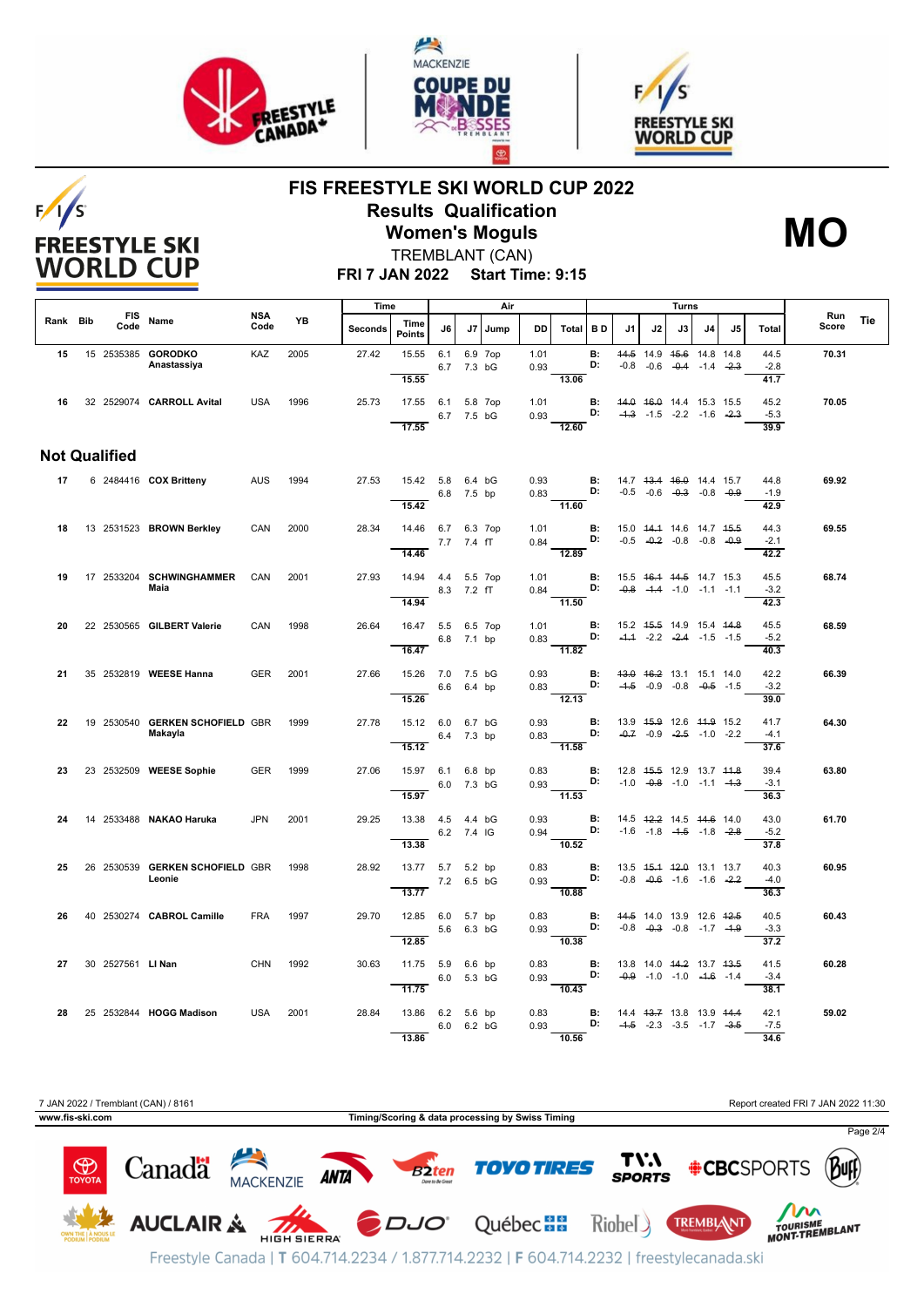

 $F/I/S$ 

**FREESTYLE SKI WORLD CUP** 





# **FIS FREESTYLE SKI WORLD CUP 2022 Results Qualification Women's Moguls**



TREMBLANT (CAN)

### **FRI 7 JAN 2022 Start Time: 9:15**

|          |                    |                                               |                    | YB   | Time    |                       | Air               |                      |           |              | Turns    |                 |    |    |    |                                                                            |    |                         |              |     |
|----------|--------------------|-----------------------------------------------|--------------------|------|---------|-----------------------|-------------------|----------------------|-----------|--------------|----------|-----------------|----|----|----|----------------------------------------------------------------------------|----|-------------------------|--------------|-----|
| Rank Bib | <b>FIS</b><br>Code | Name                                          | <b>NSA</b><br>Code |      | Seconds | Time<br><b>Points</b> | J6                |                      | J7   Jump | DD           | Total BD |                 | J1 | J2 | J3 | J4                                                                         | J5 | Total                   | Run<br>Score | Tie |
| 29       |                    | 34 2530097 RAMSAUER Katharina AUT             |                    | 1995 | 28.60   | 14.15<br>14.15        | 5.2               | 5.6 bG<br>6.7 7.5 bL |           | 0.93<br>0.82 | 10.83    | B:<br>D:        |    |    |    | 13.4 14.4 <del>13.0</del> 14.6 14.3<br>$-2.1$ $-4.4$ $-5.0$ $-5.0$ $-3.7$  |    | 42.1<br>$-10.8$<br>31.3 | 56.28        |     |
| 30       |                    | 33 2531939 NUNN Skyler                        | <b>GBR</b>         | 1999 | 28.26   | 14.55<br>14.55        | 5.3<br>3.8        | 4.8 bT<br>5.2 bG     |           | 0.80<br>0.93 | 8.22     | В:<br>D:        |    |    |    | 11.9    43.5    44.0    12.7    12.7<br>$-2.3$ $-2.0$ $-5.2$ $-4.6$ $-2.5$ |    | 37.3<br>$-6.8$<br>30.5  | 53.27        |     |
| 31       |                    | 39 2528169 GASPARINI Nicole                   | SUI                | 1997 | 29.86   | 12.66<br>12.66        | 4.9<br>4.7 5.3 bG | 5.8 bT               |           | 0.80<br>0.93 | 8.92     | В:<br>D:        |    |    |    | 12.8 12.0 12.1 <del>11.3 13.0</del><br>$-1.5$ $-4.4$ $-2.1$ $-1.7$ $-2.6$  |    | 36.9<br>$-5.3$<br>31.6  | 53.18        |     |
| 32       |                    | 37 2532903 WANG Jin                           | <b>CHN</b>         | 1997 | 29.80   | 12.73<br>12.73        | 2.0<br>4.4        | 3.3 IG<br>5.3 bp     |           | 0.94<br>0.83 | 6.51     | <b>B:</b><br>D: |    |    |    | 42.7 45.3 13.0 14.3 13.5<br>$-1.5$ $-4.2$ $-2.8$ $-2.7$ $-4.8$             |    | 40.8<br>$-7.0$          | 53.04        |     |
| 33       |                    | 38 2533011 GUAN Ziyan                         | <b>CHN</b>         | 2000 | 31.76   | 10.41                 | 6.1               | 5.4 bT<br>5.5 6.7 bG |           | 0.80<br>0.93 |          | В:<br>D:        |    |    |    | 12.4 45.5 42.3 13.9 14.2<br>$-3.5$ $-2.4$ $-2.4$ $-4.8$ $-3.2$             |    | 33.8<br>40.5<br>$-9.1$  | 52.08        |     |
| 34       |                    | 31 2537262 CAO Tianqing                       | <b>CHN</b>         | 2004 | 30.64   | 10.41<br>11.73        | 0.0<br>6.8        | $0.0$ NJ<br>5.4 7op  |           | 0.00<br>1.01 | 10.27    | <b>B:</b><br>D: |    |    |    | 45.2 14.3 13.8 14.6 43.0<br>$-2.2$ $-2.4$ $-3.1$ $-4.8$ $-4.6$             |    | 31.4<br>42.7<br>$-9.9$  | 50.68        |     |
| 35       |                    | 41 2535386 GRAUR Olessya                      | <b>KAZ</b>         | 2004 | 29.58   | 11.73<br>12.99        | 6.0<br>5.6        | 5.4 bT<br>5.0 bG     |           | 0.80<br>0.93 | 6.15     | <b>B:</b><br>D: |    |    |    | 42.5 13.0 13.0 44.3 13.0<br>$-5.2$ -7.0 -6.0 -7.5 -6.7                     |    | 32.8<br>39.0<br>$-19.7$ | 41.77        |     |
| 36       |                    | 12 2485108 HOSHINO Junko                      | <b>JPN</b>         | 1989 | 27.69   | 12.99<br>15.23        | 3.1<br>4.0        | $3.0$ bp<br>5.1 7o   |           | 0.83<br>0.98 | 9.48     | В:              |    |    |    | 42.0 13.3 15.2 45.7 15.1<br>D: $-11.6 - 11.5 - 13.6 - 10.6 - 11.1$         |    | 19.3<br>43.6<br>$-34.2$ | 31.61        |     |
| 37       |                    | 36 2534658 PRYIMAK Viktoriia                  | <b>UKR</b>         | 2003 | 35.15   | 15.23<br>6.40         | 2.3<br>5.0        | 3.9 bG<br>5.5 bp     |           | 0.93<br>0.83 | 6.98     | <b>B:</b><br>D: |    |    |    | 11.3 13.5 <del>13.8</del> 10.5 40.0<br>$-9.2$ $-7.4$ $-3.5$ $-4.4$ $-9.6$  |    | 9.4<br>35.3<br>$-21.0$  | 27.93        |     |
|          |                    | 27 2531811 DESMARAIS-GILBERT CAN<br>Laurianne |                    | 1997 |         | 6.40                  |                   |                      |           |              | 7.23     |                 |    |    |    |                                                                            |    | 14.3                    | <b>DNF</b>   |     |
|          |                    | 28 2533012 MA Zhuoni                          | CHN                | 1998 |         |                       |                   |                      |           |              |          |                 |    |    |    |                                                                            |    |                         | <b>DNF</b>   |     |
|          |                    | 42 2527373 HIMBURY Madii                      | <b>AUS</b>         | 1994 |         |                       |                   |                      |           |              |          |                 |    |    |    |                                                                            |    |                         | <b>DNF</b>   |     |